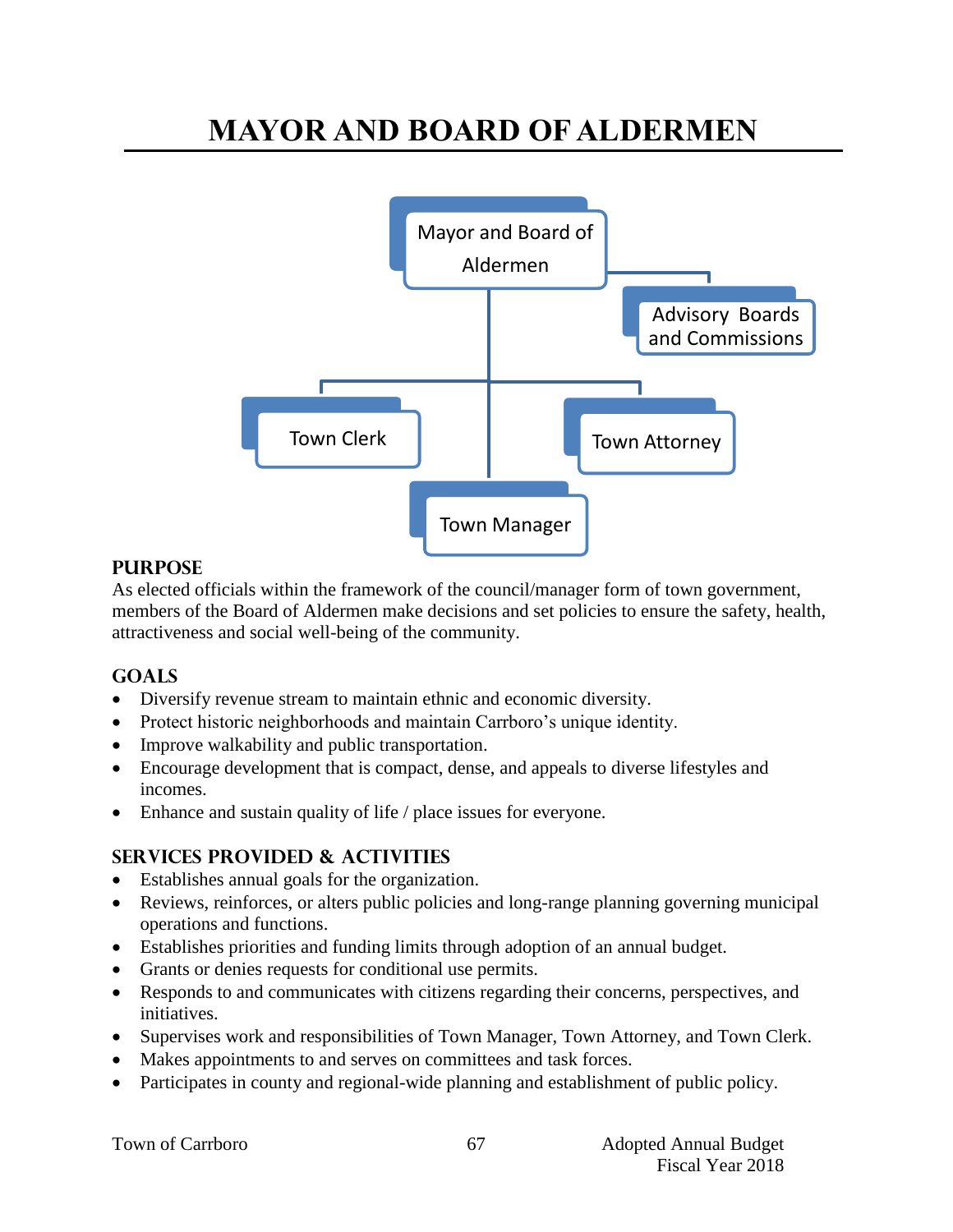# **Previous year accomplishments**

- Received Standard and Poor upgrade to AAA ("triple A")
- Tree City USA for  $31<sup>st</sup>$  year
- Held annual Arbor Day Observance
- Continued work on Historic Rogers Road Infrastructure
- Maintained Silver Level Designation from the League of American Bicyclists
- Maintained certification as Orange County Certified Living Wage Employer
- Conducted First Comprehensive Citizen Survey, Received A-

# **Upcoming Fiscal year objectives**

- Continue to review downtown parking situation.
- Encourage commercial development, especially local, "green collar", and arts-related businesses, through zoning changes, the Revolving Loan Fund, the Local Living Economy Task Force, and other initiatives identified at the annual retreat.
- Work to improve housing affordability.
- Work to improve stormwater/flooding problems
- Continue to partner with Orange County for library building.

# **Budget summary**

|                  | 2015-16<br><b>ACTUAL</b> | 2016-17<br><b>ADOPTED</b><br><b>BUDGET</b> | FY 2017-18<br><b>ADOPTED</b><br><b>BUDGET</b> | <b>PCT</b><br><b>CHANGE</b> |
|------------------|--------------------------|--------------------------------------------|-----------------------------------------------|-----------------------------|
| <b>PERSONNEL</b> | 108.691                  | 101.027                                    | 116.304                                       | 15%                         |
| <b>OPERATING</b> | 223,717                  | 177,100                                    | 252,100                                       | 42%                         |
| <b>TOTAL</b>     | \$332,408                | \$278,127                                  | \$368,404                                     | 32%                         |

#### **Changes in budget from prior year adopted budget**

Changes in personnel are due to an increase in insurance costs. Changes in operating cost are associated with the cost of elections and increase in legal services.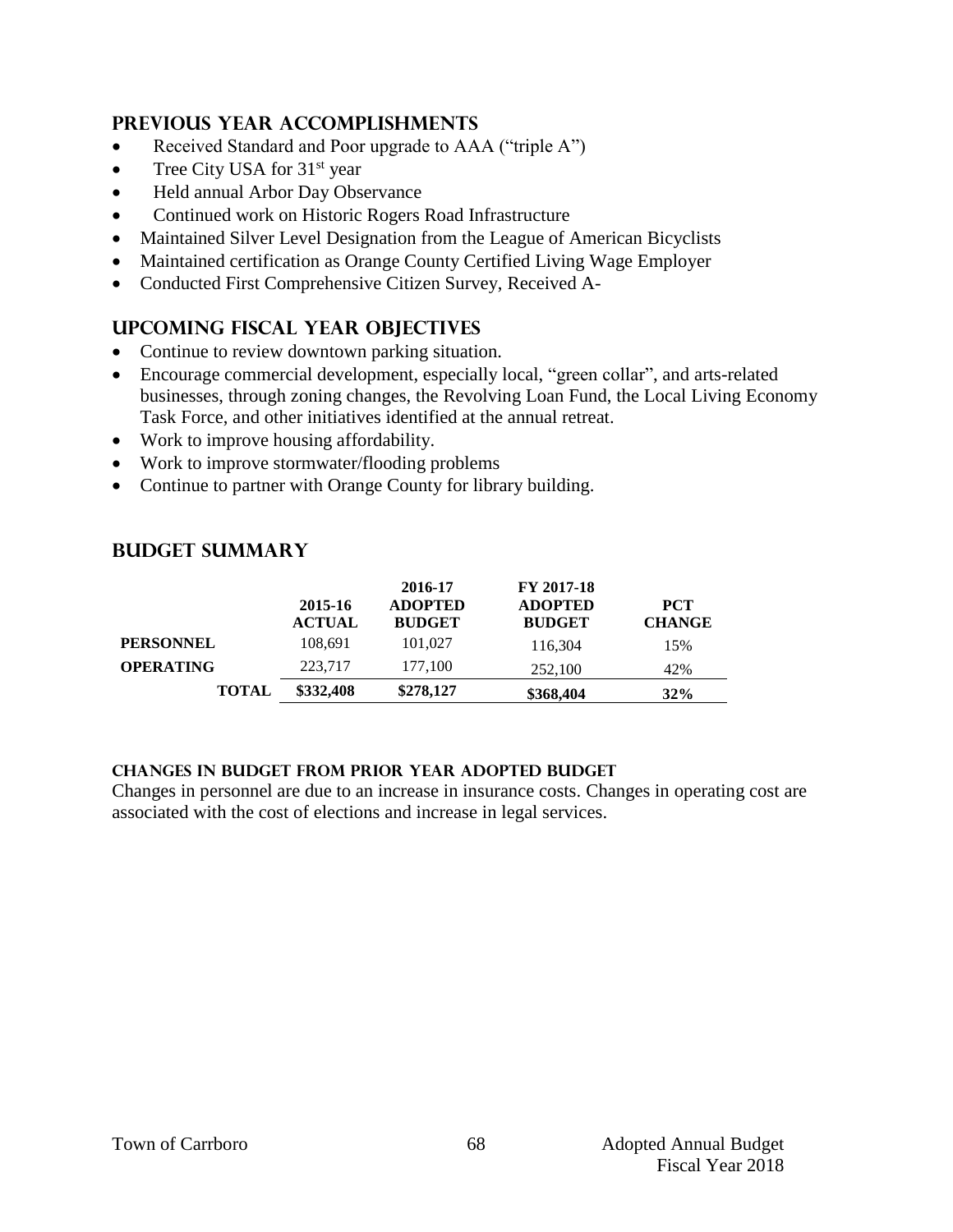# **ADVISORY BOARDS AND COMMISSIONS**

#### **PURPOSE**

The Advisory Boards and Commissions advise the Board of Aldermen on issues and policy decisions as provided for in the Carrboro Town Code.

#### **Services provided & activities**

- Review and make comments to the Board of Aldermen on proposed policies, plans and ordinances.
- Make recommendations to the Board of Aldermen as to the need for policies and ordinances.

## **Budget summary**

|                  | 2015-16<br><b>ACTUAL</b> | 2016-17<br><b>ADOPTED</b><br><b>BUDGET</b> | 2017-18<br><b>ADOPTED</b><br><b>BUDGET</b> | <b>PCT</b><br><b>CHANGE</b> |
|------------------|--------------------------|--------------------------------------------|--------------------------------------------|-----------------------------|
| <b>OPERATING</b> | 9.766                    | 17.850                                     | 17.350                                     | $-3\%$                      |
| TOTAL            | \$9,766                  | \$17,850                                   | \$17,350                                   | $-3%$                       |

#### **Changes in budget from prior year adopted budget**

The Advisory Board and Commissions budget decreased slightly with the reduction in training costs.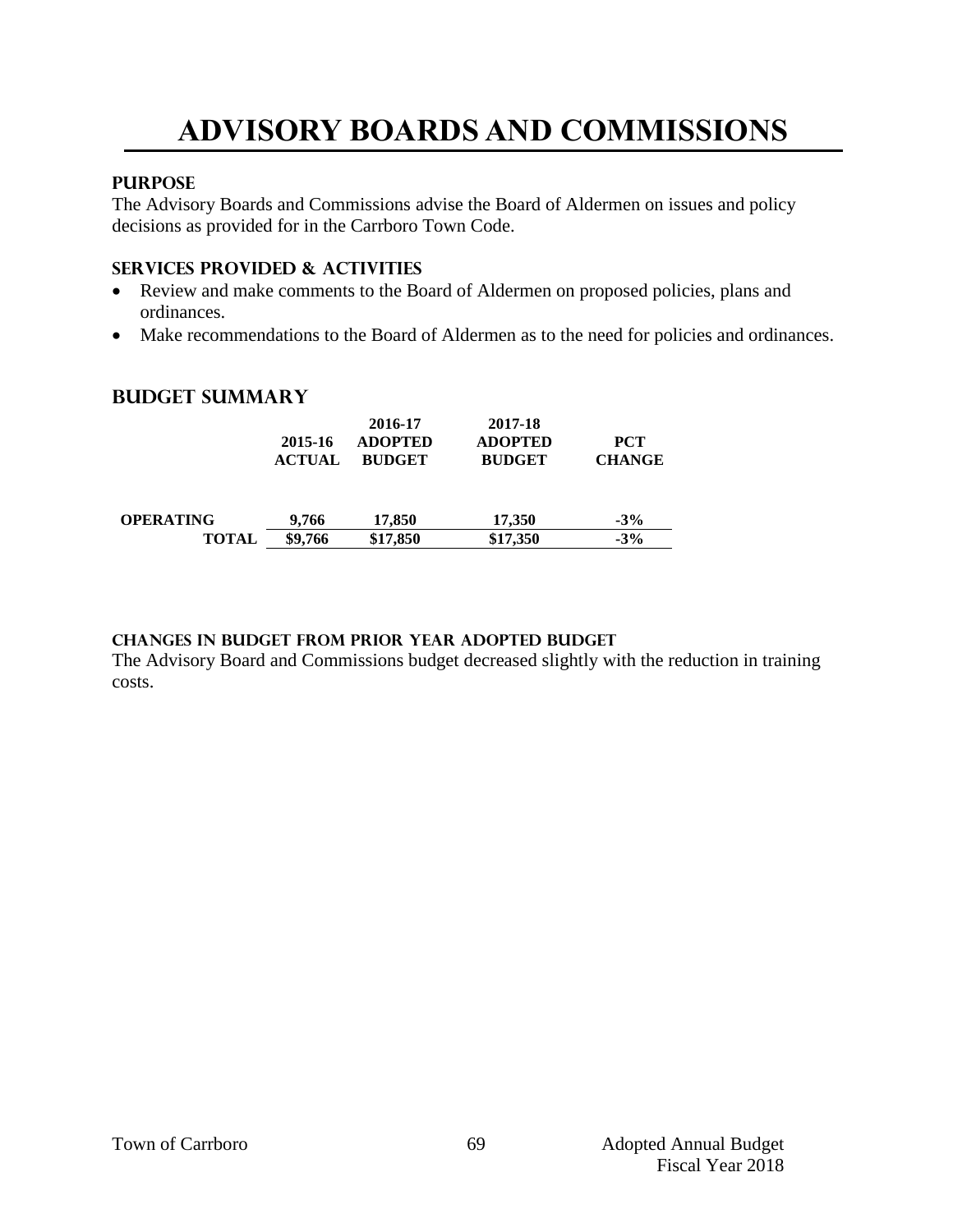#### **PURPOSE**

This budget supports local and regional agencies providing community services or information vital to the execution of Board of Aldermen priorities.

## **Budget summary**

|                  | 2015-16<br><b>ACTUAL</b> | 2016-17<br><b>ADOPTED</b><br><b>BUDGET</b> | 2017-18<br><b>ADOPTED</b><br><b>BUDGET</b> | <b>PCT</b><br><b>CHANGE</b> |
|------------------|--------------------------|--------------------------------------------|--------------------------------------------|-----------------------------|
| <b>OPERATING</b> | 493,677                  | 650,815                                    | 744.124                                    | 14%                         |
| <b>TOTAL</b>     | \$493,677                | \$650,815                                  | \$744.124                                  | 14%                         |

**changes in budget from prior year adopted budget**

The increase in operating is due to increases in the Human Services Grant Program.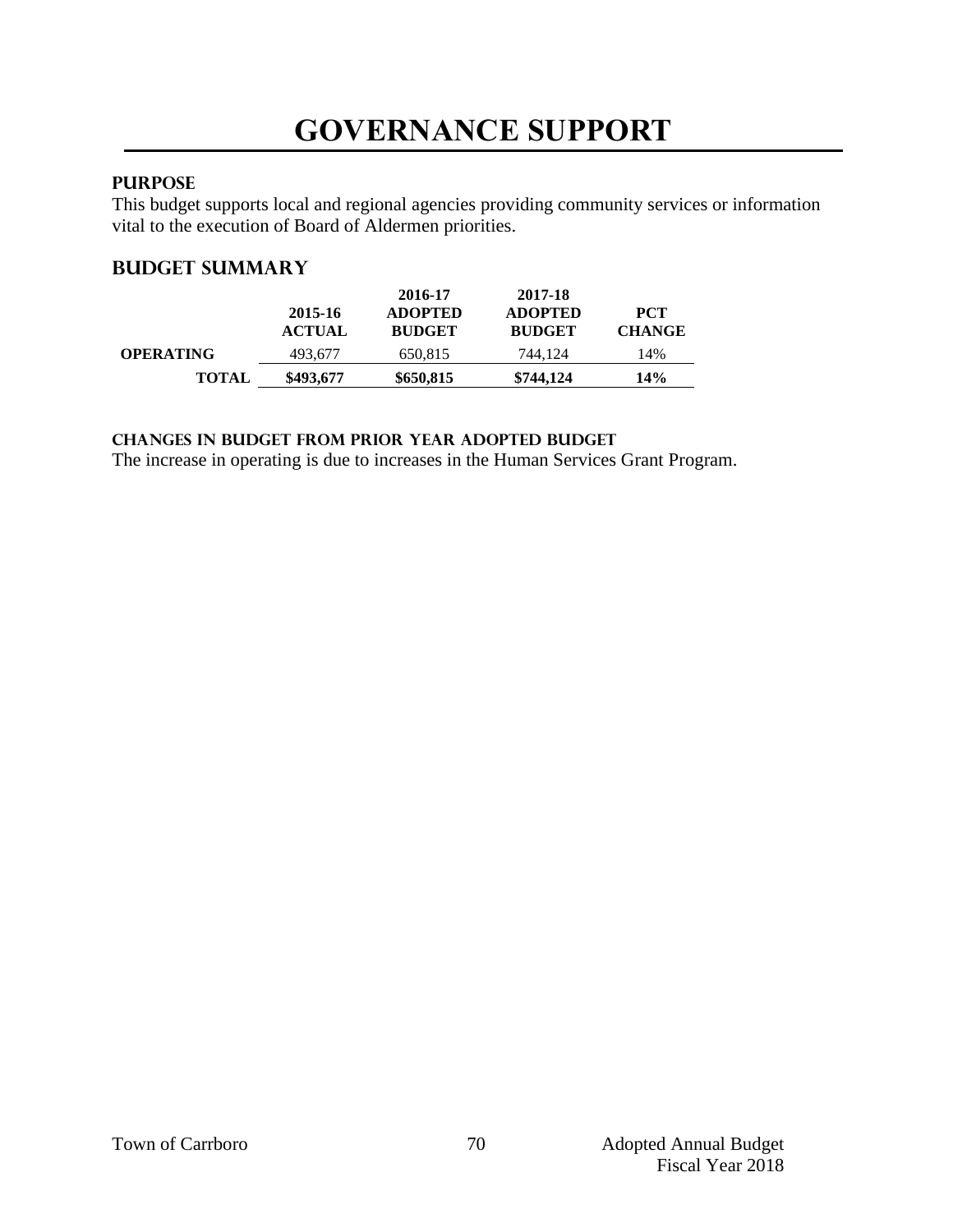# **TOWN MANAGER**



#### **PURPOSE**

The Town Manager serves as primary advisor to, and implements the policies of, the Mayor and Board of Aldermen. The Town Manager communicates these policies to residents and staff, and effectively organizes and manages town staff and resources to respond to the community and residents' needs.

## **GOALS**

- To lead an organization that functions well internally and implements Board policies in a timely, effective, efficient, and friendly manner.
- To give well-informed, helpful advice to the Board on policy options and other matters.
- To facilitate effective Board action through the presentation of clear, concise agendas.
- To adhere to the professional code of ethics and always work towards the long-term best interests of the Town.
- To ensure staff satisfaction and retention.

# **SERVICES PROVIDED & ACTIVITIES**

- Provides general guidance and support to town departments in achieving town-wide goals and objectives.
- Seeks capital improvement strategies to meet the needs of the town and organization.
- Studies, develops, and implements policy and program recommendations at the direction of the Board of Aldermen.
- Provides support for the Board of Aldermen.
- Represents the town's interests on local, regional, and state-wide bodies dealing with issues important to Carrboro.
- Conducts and facilitates public communication with the Mayor and Board of Aldermen, residents, employees, and other users of town services.

# **PREVIOUS YEAR ACCOMPLISHMENTS**

- Received Tree City USA designation for 31<sup>st</sup> Year
- Received GFOA Distinguished Budget Presentation
- Received GFOA Award for Excellence in Financial Reporting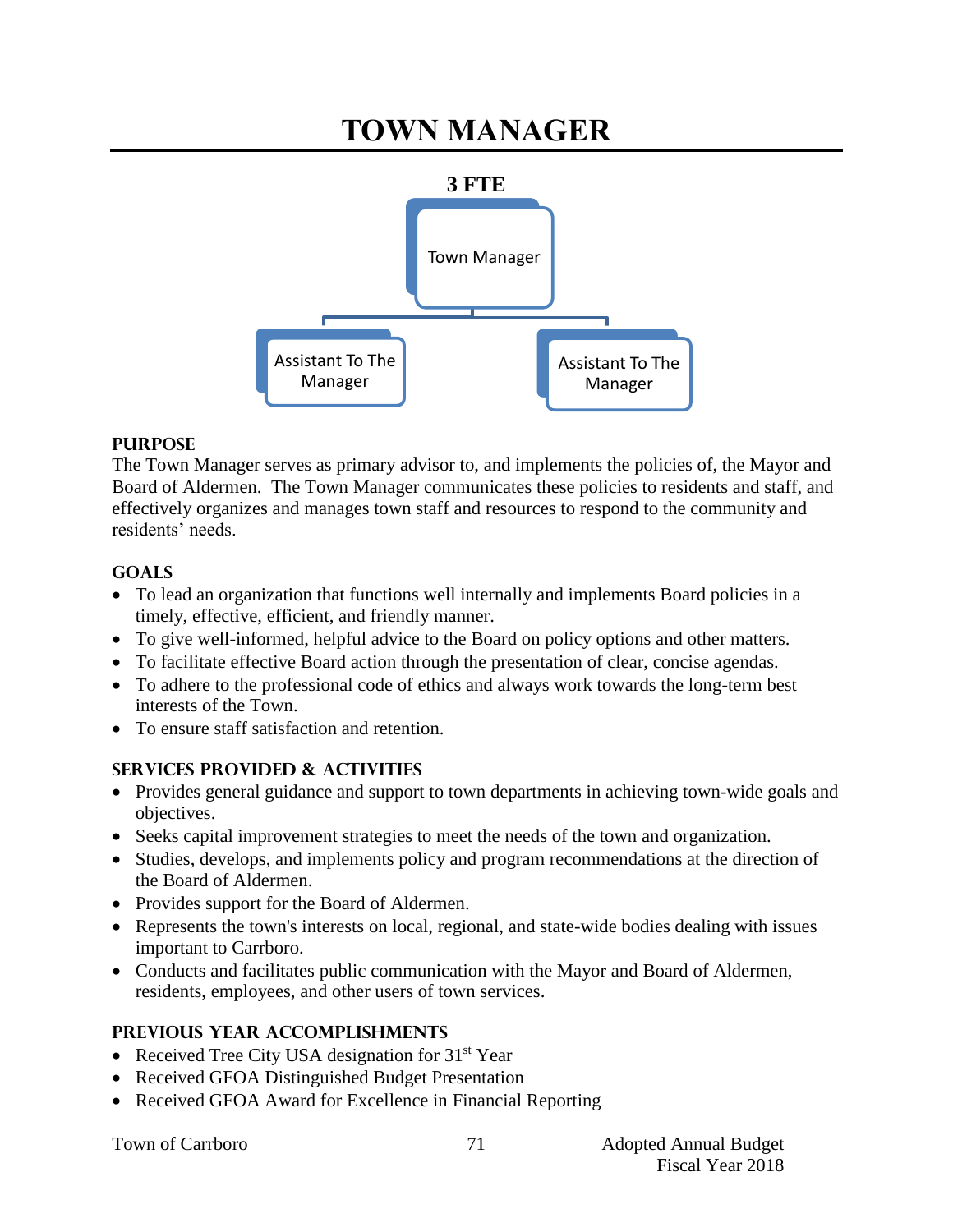#### **UPCOMING FISCAL YEAR OBJECTIVES**

- Look for ways to continue providing quality services in ways that minimize the impact on the property tax rate.
- Focus on Board's economic development initiatives.

## **Budget summary**

|                  | 2015-16<br><b>ACTUAL</b> | 2016-17<br><b>ADOPTED</b><br><b>BUDGET</b> | 2017-18<br><b>ADOPTED</b><br><b>BUDGET</b> | <b>PCT</b><br><b>CHANGE</b> |
|------------------|--------------------------|--------------------------------------------|--------------------------------------------|-----------------------------|
| <b>PERSONNEL</b> | 328,244                  | 336,198                                    | 344,410                                    | 2%                          |
| <b>OPERATING</b> | 47.161                   | 86.645                                     | 48.989                                     | $-43\%$                     |
| <b>TOTAL</b>     | \$375,405                | \$422,843                                  | \$393,399                                  | $-7\%$                      |

#### **Changes in budget from prior year adopted budget**

The Town Manager's budget decreased due to the one-time costs of consultant services for a citizen survey and climate action plan the previous year.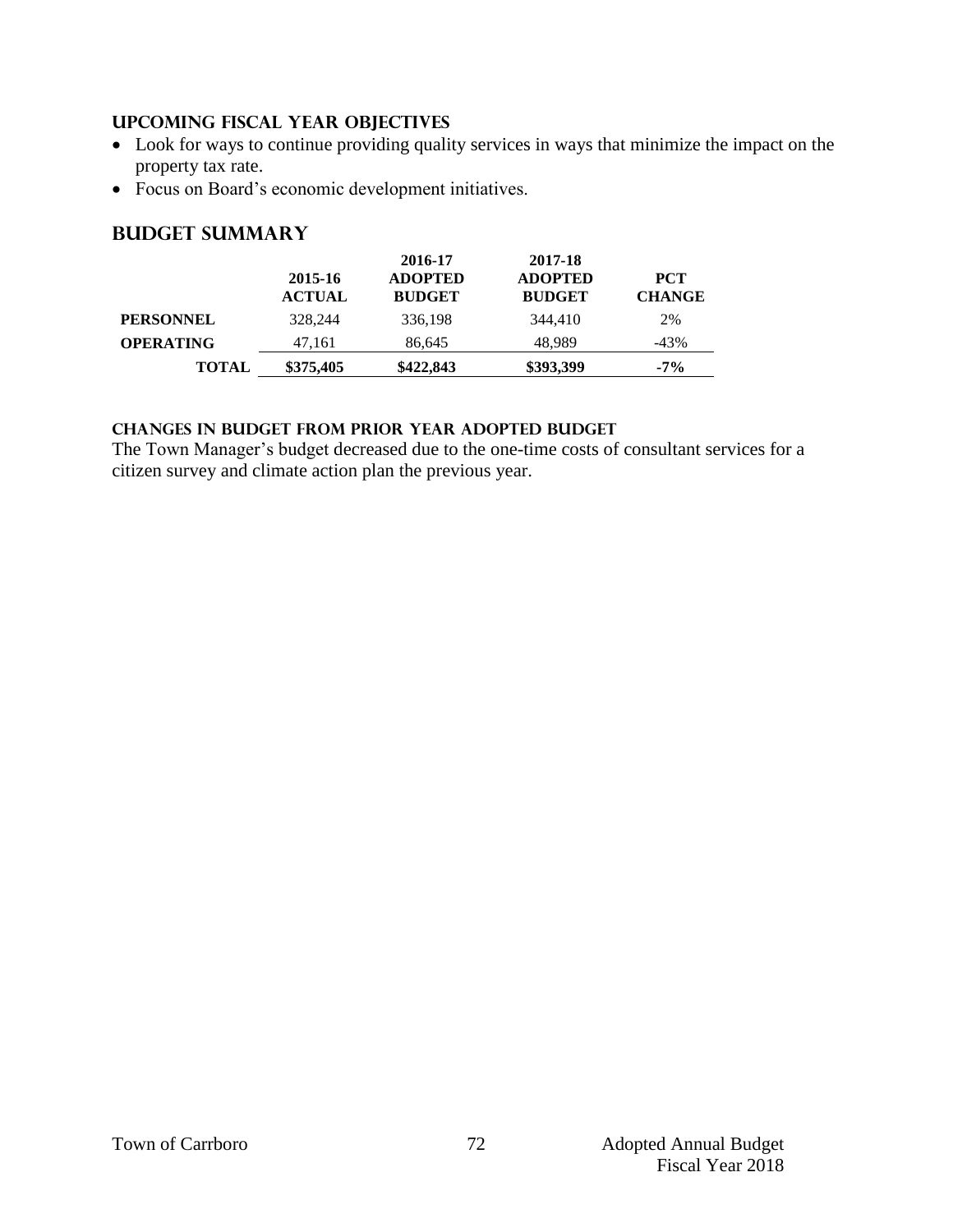# **INFORMATION TECHNOLOGY**

## **3 FTE**



#### **PURPOSE**

To deliver technology-based solutions that are cost-effective and increase the effectiveness and efficiency of many Town services. To work with various external and community organizations, as directed by the Town Manager, to discover mutually beneficial relationships, sharing technology infrastructure, resources and strengths.

#### **Goals**

- To provide the technology to enhance the delivery of Town services and to increase the access to and the quality of vital government data.
- To partner with our customers to understand their business processes and needs and then identify activities that can be effectively streamlined through the application of technology in a manner that is cost-effective, convenient and satisfactory.
- To align technology to business processes throughout Town government.
- To increase business continuity and limit service interruption through the application of technology and infrastructure redundancy.
- To work with county, municipal, educational and other agencies to share, cooperatively build and leverage existing infrastructure.

#### **Services provided & activities**

- Create a Town wide Information Technology Budget and facilitate long term planning through the Capital Improvements Program.
- Provide technology support services for computer, voice and web presence to all departments.
- Provide technology project support and management for departments.
- Manage ongoing departmental application upgrade, patching and security. Manage ongoing operating system upgrades, patching and security.
- Maintain a replacement cycle for desktops and emergency services mobile computers through ongoing replacement cycles of aging inventory.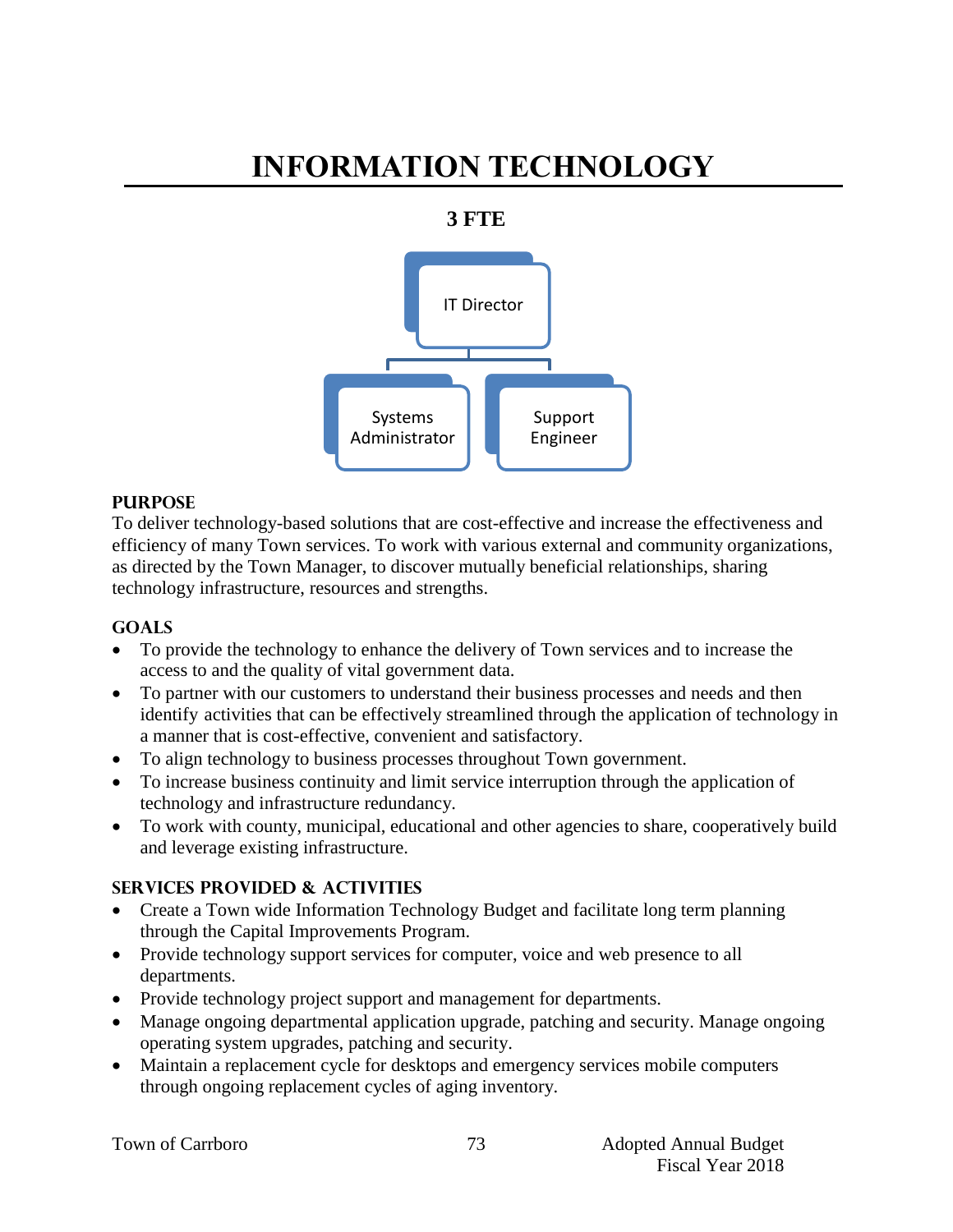- Facilitate the collection, storage, security and integrity of electronic data while ensuring appropriate access.
- Provide, maintain and upgrade a reliable, scalable and secure infrastructure.
- Maintain reliable historical data backups for discrete data loss incidents and catastrophic events.
- Maintain, expand and upgrade Town wide phone system.
- Provide technology purchasing expertise to all departments.

# **Previous year accomplishments**

- Completed implementation of new records management system for Recreation and Parks Department. This included program registration and facilities booking as well as online registration and credit card processing.
- Continued implementation of a software package to automate and manage land use planning and project review, regulatory management, inspections, code enforcement, citizen requests, asset management and work order management for the Planning Department.
- Developed new joint efforts by the Town of Carrboro and UNC at Chapel Hill to interconnect fiber optic infrastructure for the purpose of fiber optic cable plant path diversity and redundancy.
- Completed joint project with OWASA that connected OWASA to the MCNC point of presence on UNC-Chapel Hill campus through Town owned fiber optics. This provides OWASA with lower cost high bandwidth and highly reliable internet connectivity.
- As part of the NCNGN initiative, completed installation of 1 Gbps AT&T Gigapower connections at five NCNGN selected Carrboro non-profits. These connections are at no cost for seven years with no obligations.
- Continued working with Google Fiber and AT&T through NCNGN to bring more competition to the high speed broadband market in the triangle.

# **Upcoming Fiscal year objectives**

- Complete implementation of land use planning and project review software, regulatory management, inspections, code enforcement, citizen requests, asset management and work order management for the Planning Department.
- Continue to work with Chapel Hill Carrboro City Schools to interconnect school campuses located in Carrboro with fiber optic cabling. CHCCS will build out to and leverage existing Town of Carrboro owned fiber-optic infrastructure to greatly reduce the construction costs of the interconnectivity.
- Continue to work with Orange County, OWASA, UNC-Chapel Hill, Town of Chapel Hill and Chapel Hill-Carrboro City Schools to interconnect and expand fiber optic networks and share knowledge.
- Continue to work with various NCNGN initiatives. NCNGN is a regional effort by four leading Universities and six municipalities seeking to accelerate the deployment of ultrahigh-speed networks to their surrounding communities.
- Continue to work with Google to bring Google Fiber to the Carrboro Community.
- Continue to work with AT&T to bring U-verse with AT&T GigaPower to the Carrboro Community.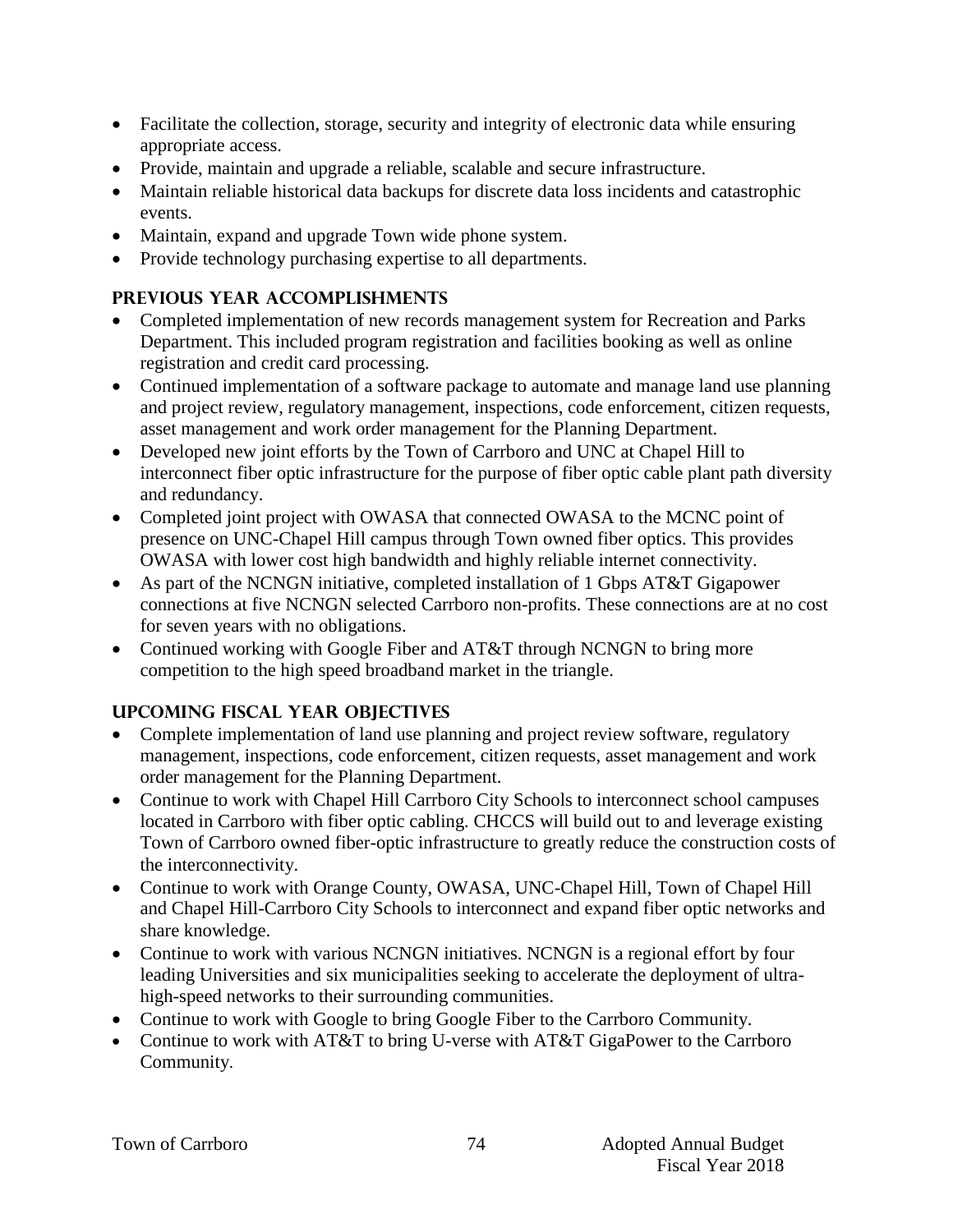#### **BOARD PRIORITIES**

IT supports all departments in their effort to meet board priorities & objectives. IT, as directed by the Town Manager, partners with local community organizations and other regional governmental bodies to leverage and share the Town's existing technology and technological knowledge to assist the underserved or unserved in the community.

#### **OBJECTIVES**

- 1. Identify activities that can be effectively streamlined through the application of technology in a manner that is cost-effective, convenient and satisfactory.
- 2. Increase access to and the quality of vital government data.
- 3. Provide the technology to enhance the delivery of town services.
- 4. Improve business continuity.
- 5. Maintain reliable historical data backups for discrete data loss incidents and catastrophic events.

|                                                                                                        | FY2014-15<br><b>ACTUAL</b> | FY2015-16<br><b>ACTUAL</b> | FY2016-17<br><b>ESTIMATED</b> | <b>FY2017-18</b><br><b>PROJECTED</b> |
|--------------------------------------------------------------------------------------------------------|----------------------------|----------------------------|-------------------------------|--------------------------------------|
| # of Workstations<br>Supported                                                                         | 175                        | 180                        | 184                           | 184                                  |
| # of Emergency Services<br><b>Mobile Terminals</b><br>Supported                                        | 48                         | 50                         | 50                            | 50                                   |
| Average Hours per<br>Month of Unplanned<br><b>Application Downtime</b><br><b>During Business Hours</b> | $<$ 1                      | ${<}1$                     | $\leq$ 1                      | ${<}1$                               |
| # Unsuccessful Backups<br>per Month                                                                    | 2                          |                            | 0                             |                                      |

#### **PERFORMANCE MEASURES**

#### **Budget summary**

|                       | 2015-16<br><b>ACTUAL</b> | 2016-17<br><b>ADOPTED</b><br><b>BUDGET</b> | 2017-18<br><b>ADOPTED</b><br><b>BUDGET</b> | <b>PCT</b><br><b>CHANGE</b> |
|-----------------------|--------------------------|--------------------------------------------|--------------------------------------------|-----------------------------|
| <b>PERSONNEL</b>      | 271,873                  | 275.494                                    | 269.791                                    | $-2\%$                      |
| <b>OPERATING</b>      | 981,462                  | 983,808                                    | 1,034,598                                  | 5%                          |
| <b>CAPITAL OUTLAY</b> | 41,318                   | 92,000                                     | 116,000                                    | 26%                         |
| <b>TOTAL</b>          | \$1,294,653              | \$1,351,302                                | \$1,420,389                                | 5%                          |

#### **changes in budget from prior year adopted budget**

Operations increased due to the increase of annual software and hardware support contracts. Capital outlay increased with the replacement of Board Room recording equipment.

|  | <b>Town of Carrboro</b> |
|--|-------------------------|
|--|-------------------------|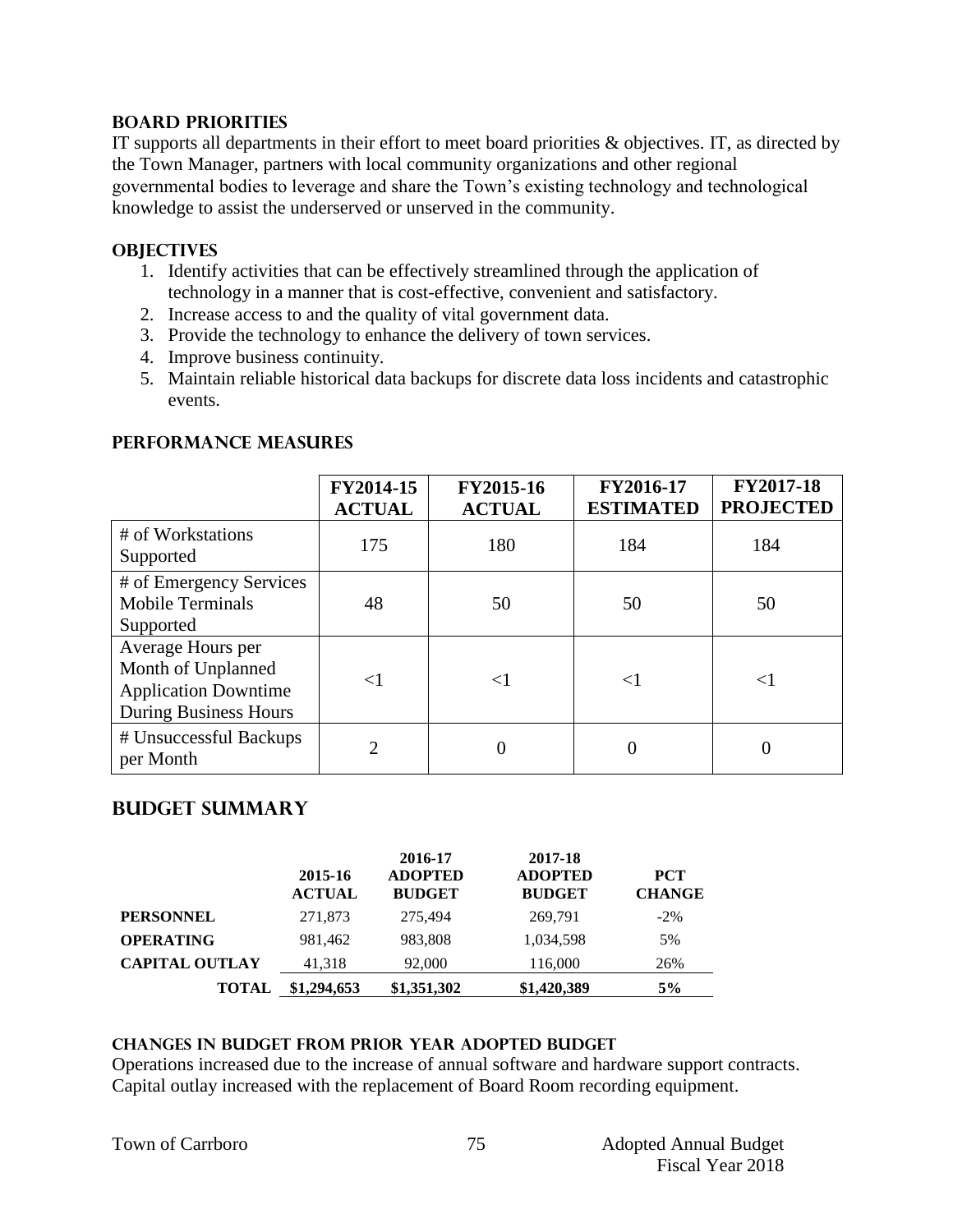# **ECONOMIC AND COMMUNITY DEVELOPMENT**



#### **PURPOSE**

To support the creative economy, arts and culture; foster a business friendly and supportive environment that encourages local for-profit, social enterprises and non-profit businesses to expand in and new businesses to locate in Carrboro; increase awareness of Carrboro as a arts and entertainment destination; support the travel and tourism industry; and encourage light manufacturing enterprises.

#### **Goals**

- Diversify and expand the commercial tax base, to create more high paying jobs in town, and to promote the town's image as a place for businesses.
- Create synergy in the downtown through support for the arts and cultural events, promoting and supporting healthy lifestyles and creating a positive business environment for merchants and customers.
- Promote and support locally owned expanding and new start-up business with an emphasis on green and sustainable ventures.
- Seek to provide adequate parking in the downtown to support existing and potential businesses.
- Support the non-profit organizations that provide unmet human services for low-moderate income persons through the Human Services Grant program.
- Promote travel and tourism in Carrboro and raise awareness of Carrboro as a destination.
- Help establish the Carrboro Business Alliance as a self-supporting organization.
- Expand opportunities for Light Manufacturing in the manufacturing zoning districts.

#### **Services provided & activities**

- Work with all developers and new or expanding businesses to facilitate the project review process and project implementation.
- Administer the Revolving Business Loan Funds including the application processing and billing.
- Provide staffing to the Economic Sustainability Commission.
- Provide staffing and administrative support to the Human Services Advisory Board.
- Provide staffing and administrative support to the Carrboro Tourism Development Authority.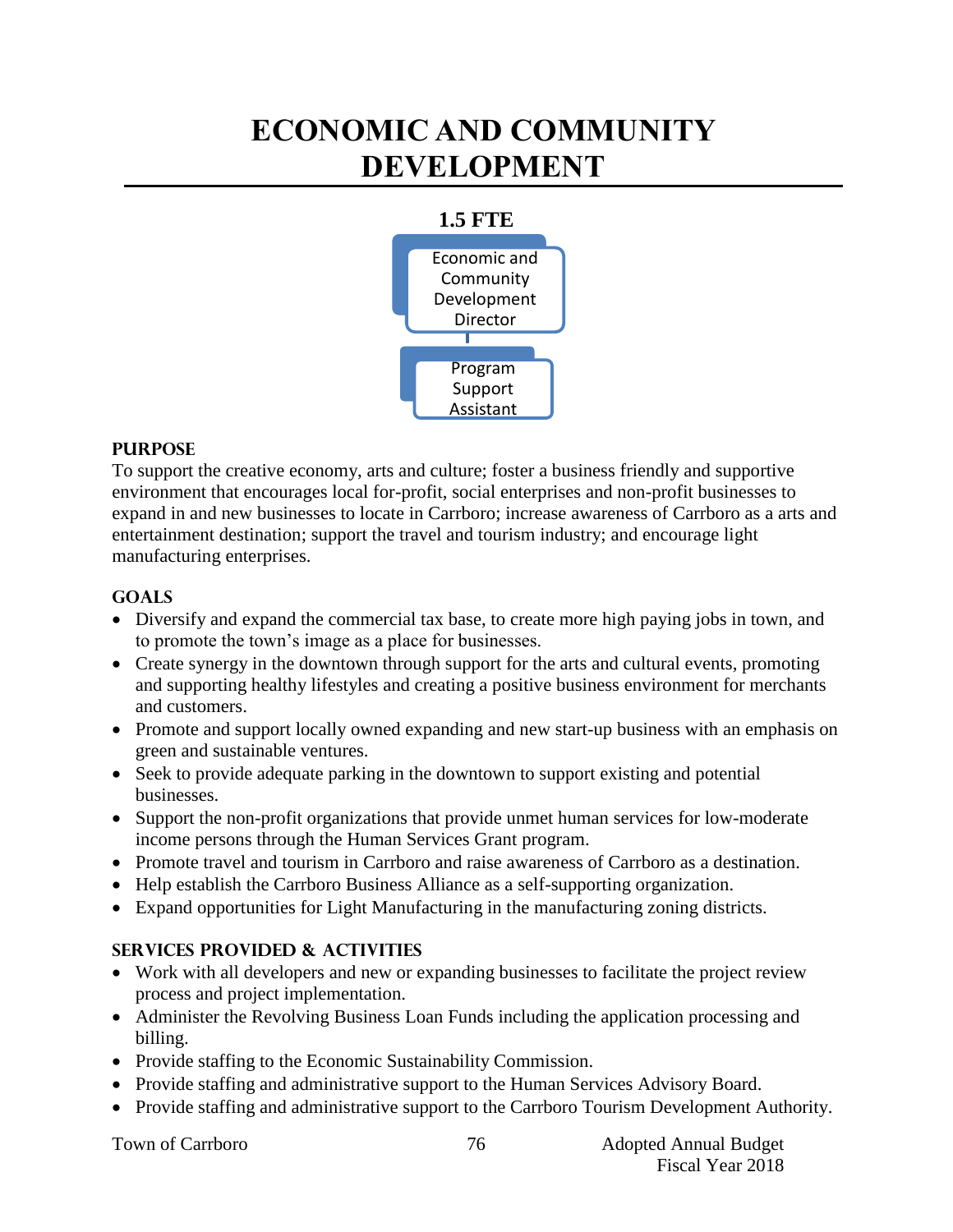- Provide support to the Carrboro Business Alliance.
- Serve on the Chapel Hill Orange County Visitor Bureau Board as Town staff liaison.
- Promote the Economic Development goals and strategies of the Town.
- Promote Carrboro through implementation of Town adopted branding.
- Provide business counseling and support to new and expanding businesses.
- Manage leases for town leased parking lots.

## **Previous year accomplishments**

- Facilitated a parking option deal with Main Street Partners that helped in moving forward approval of the new Hilton Garden Inn.
- Introduced a concept plan for an affordable light manufacturing business park on Old 86.
- Worked with the Human Services Advisory Task Force to revise the Outside Agency Funding Application.
- Represented the Town and volunteered to serve meals with the Food for Summer Program.
- Represented the Town on the Master Plan on Aging initiative.
- Assisted with DFI study projects for final reporting to the Board of Aldermen.
- Worked with the CBA to increase capacity, and coordinate business events, including Christmas business promotion and CBA networking opportunities.
- Ran February For the Love of Carrboro campaign pairing businesses with non-profits to encourage partnerships within the community and grow brand awareness.
- Grew social media communications outreach For the Love of Carrboro Facebook page has 2614 followers (25% growth) and 877 Twitter followers (22% growth).
- Worked with Bee Muralist Matt Willey to complete mural on Fire Station 1.

# **Upcoming Fiscal year objectives**

- Submit the Economic Sustainability Plan to the Board of Aldermen for consideration and approval.
- Begin implementing recommendations and strategies of the Economic Sustainability Plan.
- Create an RFP for development of the Old 86 property to be developed as a light manufacturing/makers space.
- Work with the TDA in administration of the local occupancy tax and develop tools for measuring success.
- Continue to automate the Outside Agency Funding Application process and establish funding priorities.
- Work with planning staff on implementation of the downtown parking plan when completed.
- Continue to support the Carrboro Business Alliance and work toward a self-sustaining organization.
- Work with Orange County Economic Development on bringing economic development incentives to Carrboro.
- Create a database of existing office/retail/commercial space and begin tracking vacancy rates.
- Continue outreach to entrepreneurs, encourage makers, and support freelance workers.

# **BOARD PRIORITIES**

Diversify revenue stream to maintain ethnic and economic diversity. Enhance and sustain quality of life/place issues for everyone.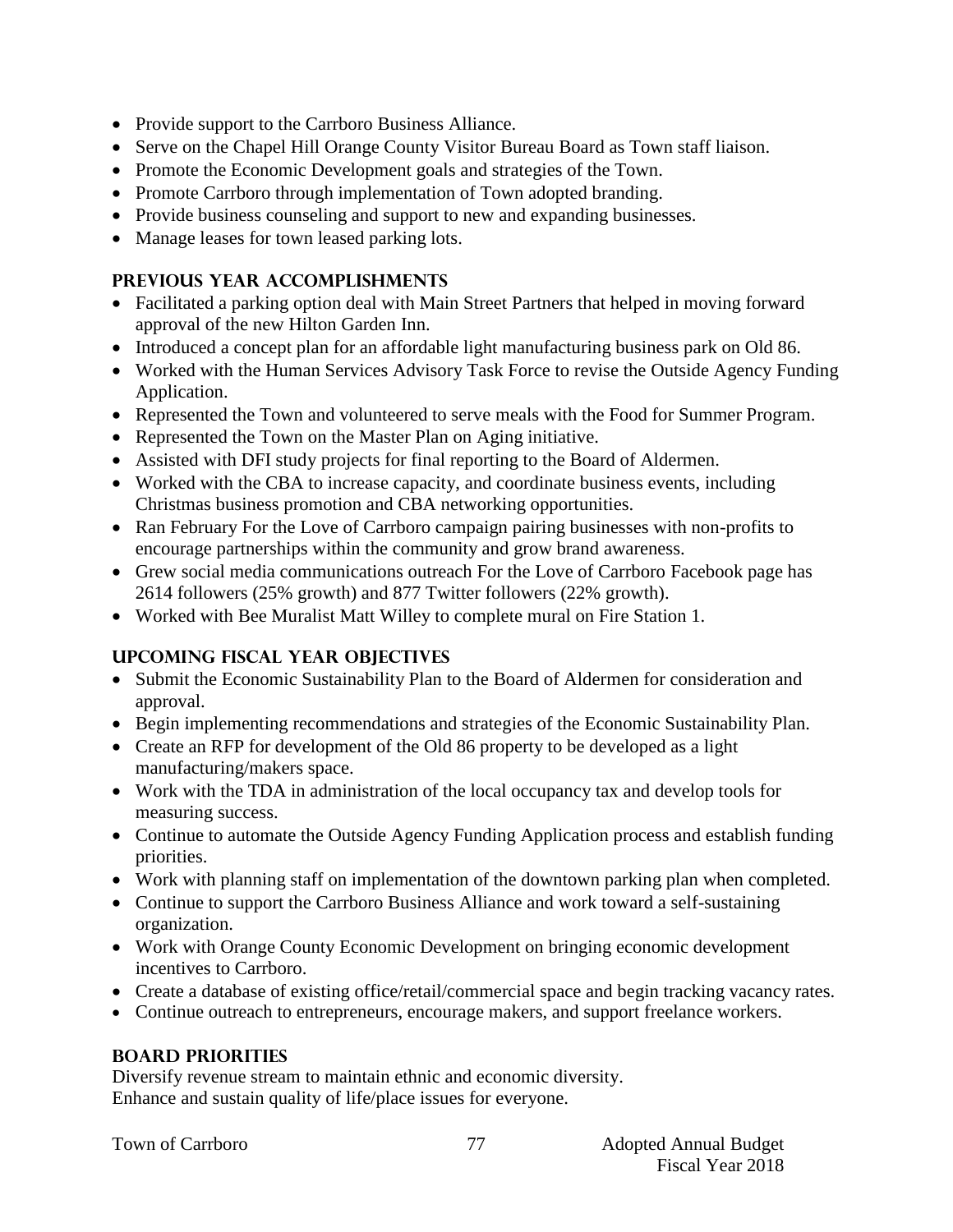#### **OBJECTIVES**

- 1. Diversify and expand the commercial tax base to create more high paying jobs in town and to promote the town's image as a place for businesses.
- 2. Support entrepreneurs, makers and freelancers development, including services, infrastructure, and job development.
- 3. Support locally owned and operated businesses for a strong local economy.
- 4. Support the outside agency organizations that provide unmet human services for lowmoderate income persons.

|                                                                            | FY2014-15     | FY2015-16     | FY 2016-17       | FY 2017-18       |
|----------------------------------------------------------------------------|---------------|---------------|------------------|------------------|
|                                                                            | <b>ACTUAL</b> | <b>ACTUAL</b> | <b>ESTIMATED</b> | <b>PROJECTED</b> |
| Increase the Commercial<br>Space Square Footage                            | 1,961,786     | 1,991,786     | 1,930,820        | 2,020,820        |
| Annual Savings on the<br><b>EERLF</b>                                      | \$25,000      | \$25,000      | \$25,000         | \$25,000         |
| Funds Allocated to Non-<br>profits                                         | \$200,000     | \$230,000     | \$250,000        | \$300,000        |
| Number of Non-profits<br>applying                                          | 52            | 53            | 53               | 55               |
| Growth in the<br>Commercial Tax Base of<br>the Center Business<br>District | \$144,046,246 | \$147,132,039 | \$148,387,889    | \$149,574,992    |

## **PERFORMANCE MEASURES**

#### **Budget summary**

|                  | 2015-16<br><b>ACTUAL</b> | 2016-17<br><b>ADOPTED</b><br><b>BUDGET</b> | 2017-18<br><b>ADOPTED</b><br><b>BUDGET</b> | <b>PCT</b><br><b>CHANGE</b> |
|------------------|--------------------------|--------------------------------------------|--------------------------------------------|-----------------------------|
| <b>PERSONNEL</b> | 128.844                  | 128,790                                    | 131.121                                    | 2%                          |
| <b>OPERATING</b> | 162,446                  | 122,190                                    | 122,349                                    | 0%                          |
| TOTAL            | \$291.290                | \$250,980                                  | \$253,470                                  | 1%                          |

#### **Changes in budget from prior year adopted budget**

The change in the Economic and Community Development Personnel budget is due to increased insurance costs.

|  |  | Town of Carrboro |
|--|--|------------------|
|--|--|------------------|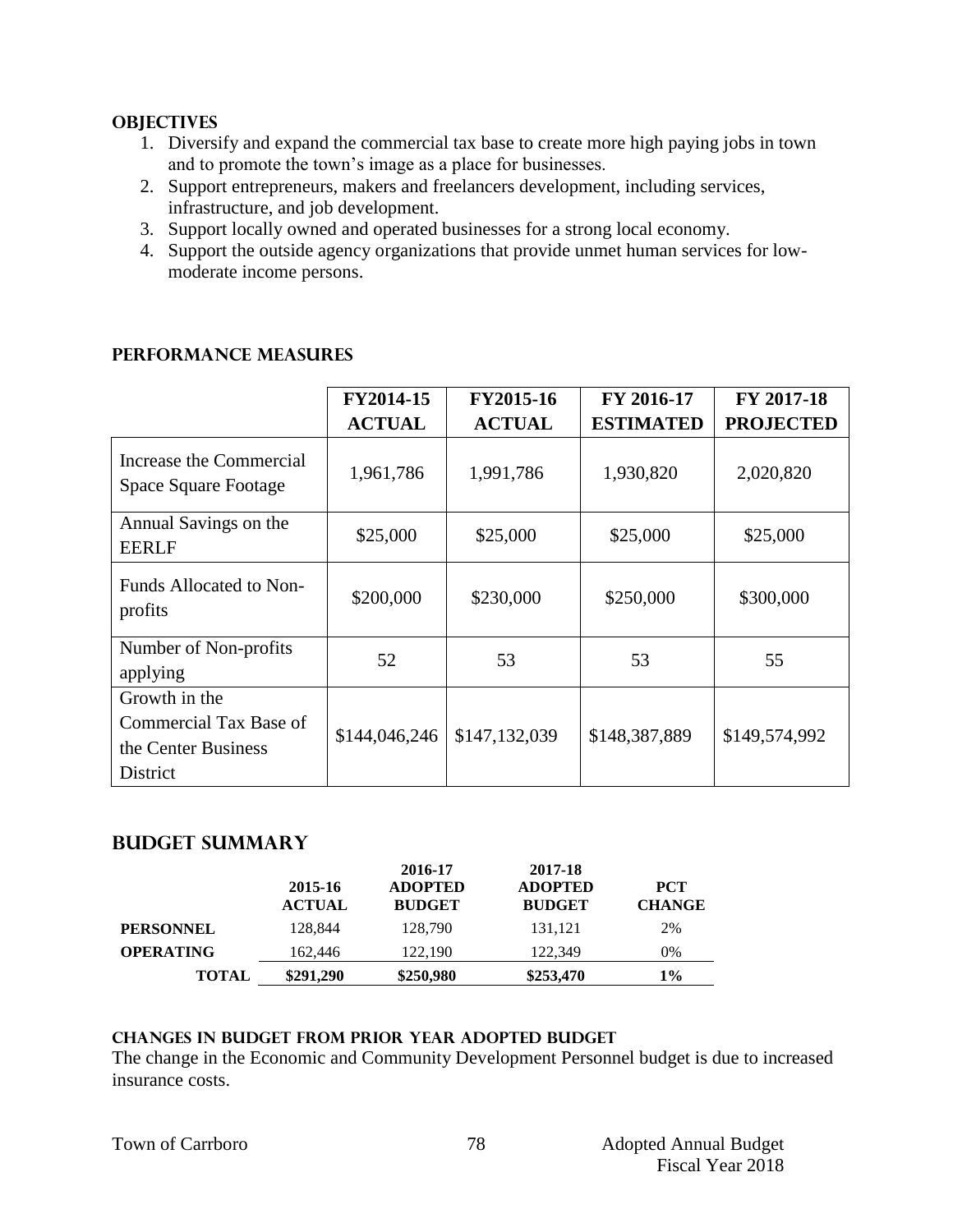# **TOWN CLERK**



## **PURPOSE**

Prepares Board of Aldermen meeting agendas and minutes and make them available to citizens and town staff; maintain official town documents; prepare and make available updates to the Town Code and provide support for the Mayor and Board of Aldermen.

# **Goals**

- Serve the Board and the public by facilitating the production of meeting agendas and minutes in a clear, timely fashion.
- Provide complete, accurate, and error free minutes to the Board of Aldermen so they can be approved without amendments.
- Maintain and organize official town documents, including the Town Code and all Town Contracts, for the use of the Board, staff, and the public.
- Provide multiple public access points for all minutes and agendas.
- Increase the use of available technology in storage and retreiveal of all town documents.

# **Services provided & activities**

- Prepares minutes and agendas of Board of Aldermen meetings and makes these documents available electronically through the Town's website and stores the documents permanently.
- Posts video and audio of all Board of Aldermen meetings to the website.
- Maintains updated Town Code and posts on the town website.
- Maintains an accurate record of all ordinances approved by the Board of Aldermen.
- Prepares and distributes the monthly Calendar of Meetings.
- Prepares the Calendar of Agenda Items for review by the Town Manager.
- Maintains a roster of advisory boards and commissions and facilitates the application and appointment process.
- Plans the annual advisory board recognition dinner.
- Researches town records upon request.
- Indexes and stores all Town Contracts and/or agreements.
- Intergovernmental Affairs Liaison with State and Federal Delegates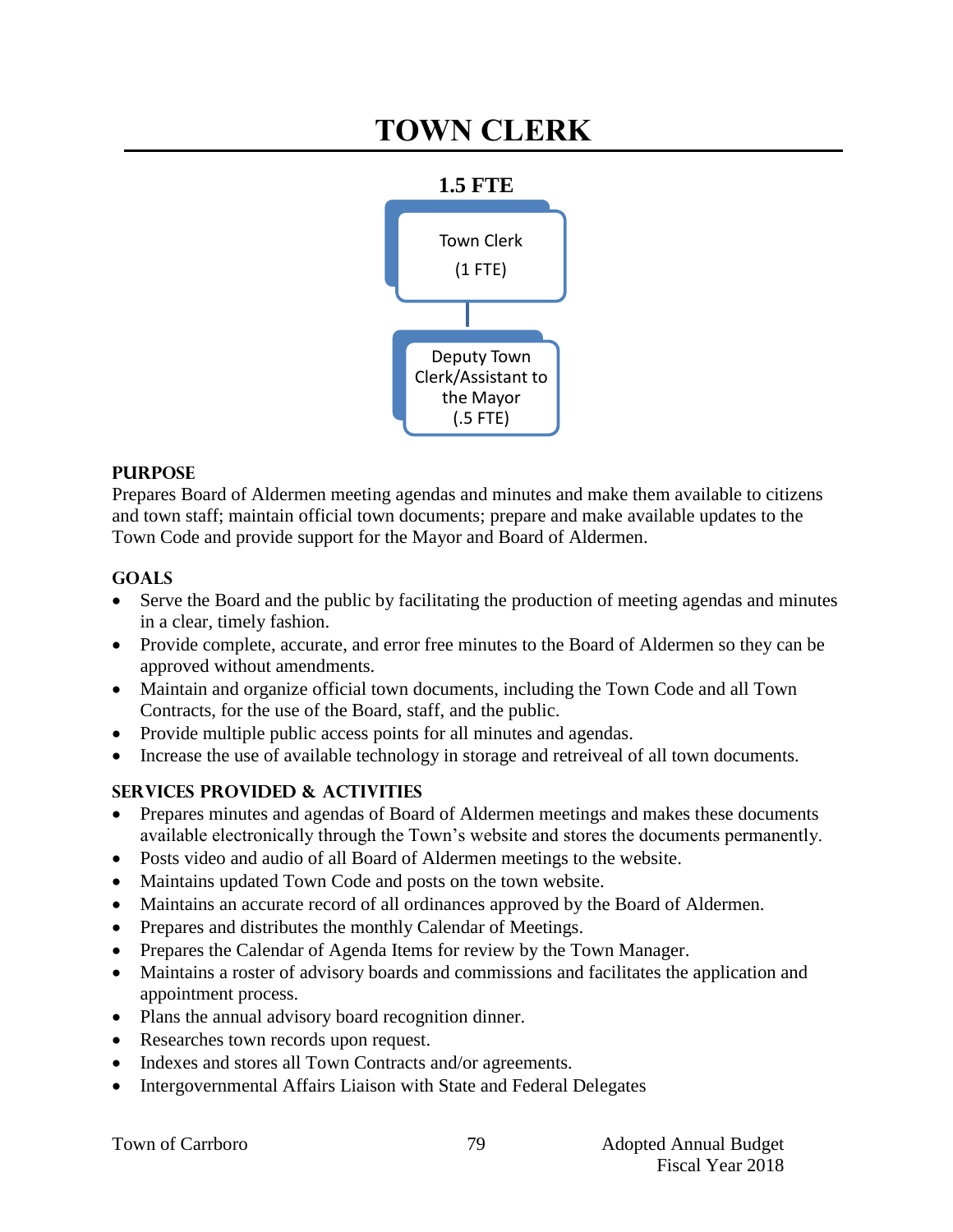## **Previous year accomplishments**

- Continued North Carolina Certified Municipal Clerk Designation
- Increased training for International Institute of Municipal Clerks Master Municipal Clerks Designation
- Filed 100% of executed Town Contracts
- Posted 100% of the updates to the Town Code on the Town's website within one week of adoption.
- Prepared agendas and minutes for Board of Aldermen meetings.

# **Upcoming Fiscal year objectives**

- To increase the number of electronically indexed contracts.
- Continue to seek Master Municipal Clerk Designation from the International Institute of Municipal Clerks.
- To continue scanning back-up files for pre-1982 Board of Aldermen's meetings and make them searchable on the town's website.
- To increase the number of scanned contracts from 65% to 70%.
- To continue using Granicus agenda, meeting, and minute management software.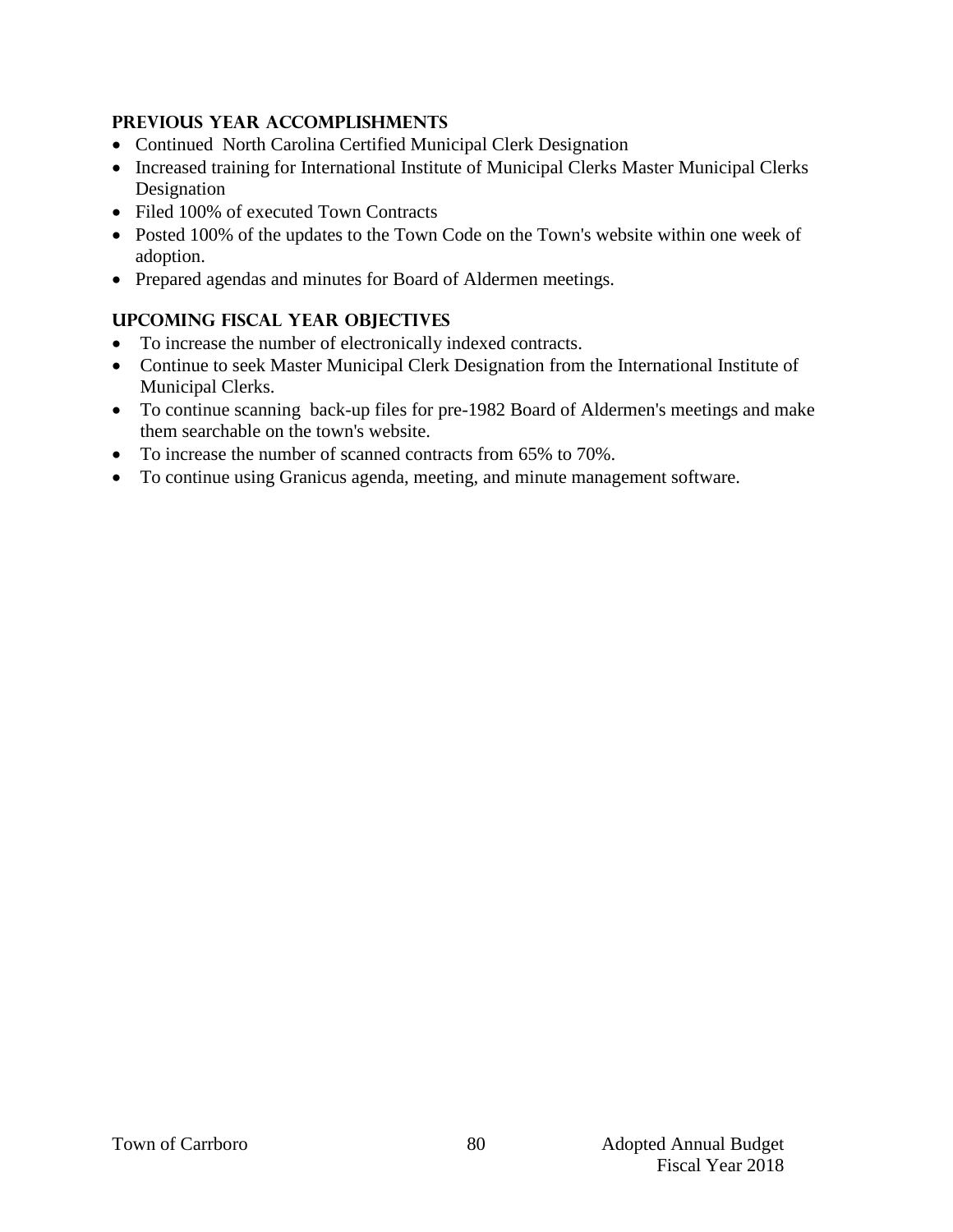#### **BOARD PRIORITIES**

Enhance and sustain quality of life/place issues for everyone.

#### **OBJECTIVES**

- 1. Index and store all Town contracts and/or agreements.
- 2. Prepare minutes and make available on the website.
- 3. Increase the number of scanned contracts.
- 4. Increase the number of electronically indexed contracts.
- 5. Continue Granicus agenda, meeting, and minute management software.

#### **PERFORMANCE MEASURES**

|                                                                       | FY2014-15<br><b>ACTUAL</b> | FY2015-16<br><b>ACTUAL</b> | FY2016-17<br><b>ACTUAL</b> | <b>FY2017-18</b><br><b>PROJECTED</b> |
|-----------------------------------------------------------------------|----------------------------|----------------------------|----------------------------|--------------------------------------|
| # of Town Contracts on<br>file with the Town Clerk                    | 1,925                      | 2,025                      | 2,125                      | 2,250                                |
| # of Board of Aldermen<br>Minutes Prepared by<br><b>Town Clerk</b>    | 42                         | 42                         | 42                         | 42                                   |
| # Employee Hours Spent<br><b>Electronically Indexing</b><br>Contracts | 120                        | 120                        | 120                        | 120                                  |
| # of Town Contracts<br><b>Electronically Indexed</b>                  | 1,855                      | 1,890                      | 1,920                      | 1,990                                |
| <b>Employee Hours Per Set</b><br>of Aldermen Minutes<br>Prepared      | 2.0                        | 2.0                        | 2.0                        | 2.0                                  |

#### **Budget summary**

|                  | 2015-16<br><b>ACTUAL</b> | 2016-17<br><b>ADOPTED</b><br><b>BUDGET</b> | 2017-18<br><b>ADOPTED</b><br><b>BUDGET</b> | <b>PCT</b><br><b>CHANGE</b> |
|------------------|--------------------------|--------------------------------------------|--------------------------------------------|-----------------------------|
| <b>PERSONNEL</b> | 114,076                  | 114,072                                    | 116,071                                    | 2%                          |
| <b>OPERATING</b> | 15.933                   | 19.400                                     | 18.900                                     | $-3\%$                      |
| <b>TOTAL</b>     | \$130,008                | \$133,472                                  | \$134,971                                  | $1\%$                       |

#### **Changes in budget from prior year adopted budget**

Personnel change is due to increase cost of insurance. Operating costs decrease with the decrease in Citizens Academy costs.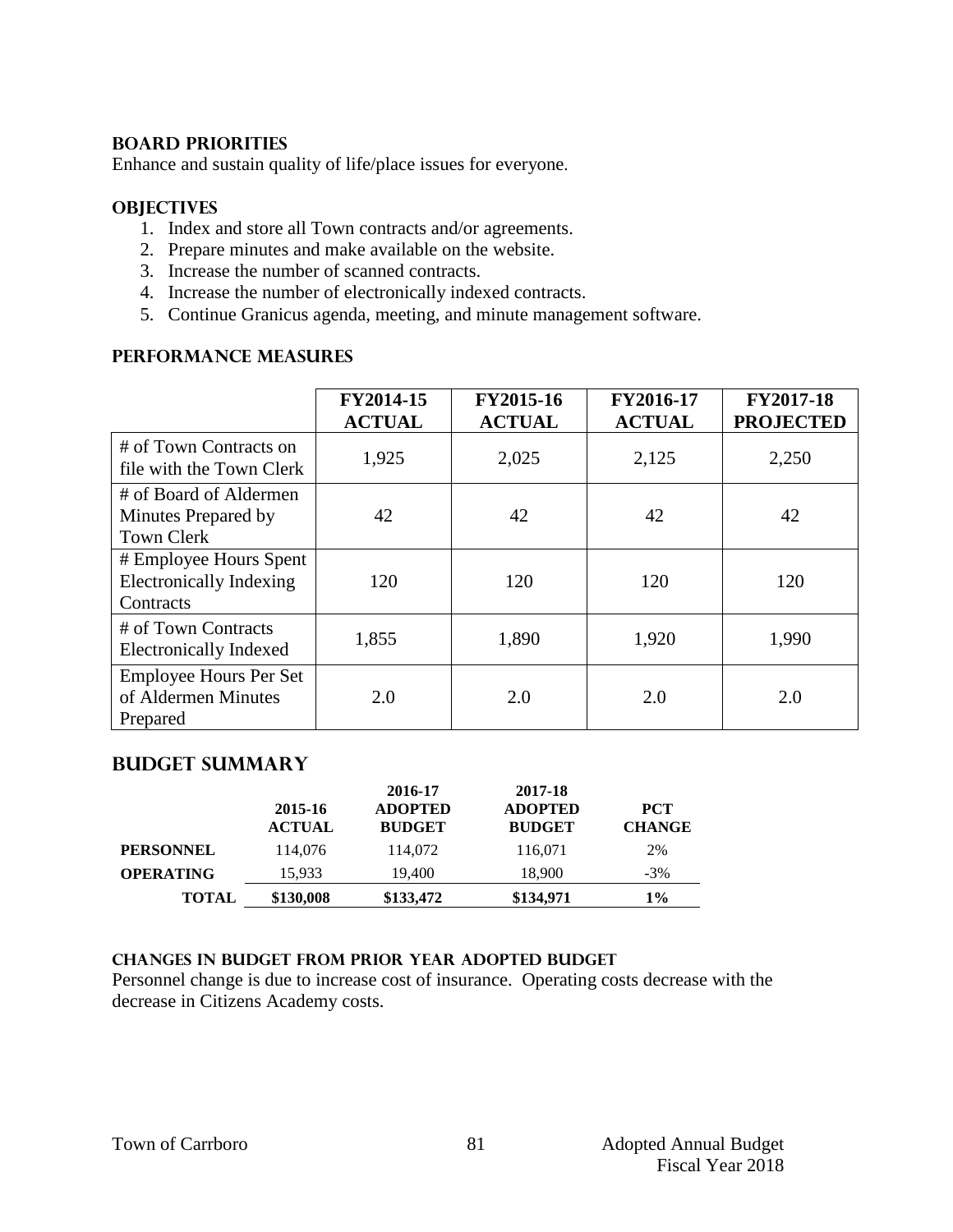# **FINANCE**

# **6.0 FTE**



#### **PURPOSE**

To provide financial management support for the delivery of town-wide services through the administration of financial, budget, payroll, accounts payables, billing and collections, and project development through best business practices.

# **SERVICES PROVIDED & ACTIVITIES**

- Coordinate the annual independent audit and CAFR.
- Coordinate development of operating and capital budgets.
- Provide financial reporting as required by state and federal law.
- Process payroll and accounts payables.
- General Billing for various Town delivered services (i.e. Dumpster, Retiree Health Insurance, etc.).
- Manage cash and investments to ensure sufficient cash is available to pay current obligations and that idle cash is invested in accordance with state law.
- Issue purchase orders for goods and services, solicit bids, manage procurement card program, and manage service contracts.
- Manage risk and insurance program, including claims management, general liability, police, and public officials, and auto/property liability.

# **GOALS**

- To strengthen financial accountability throughout the organization.
- To process and record all transactions accurately and timely.
- To make financial information available to decision makers on a regular and timely basis.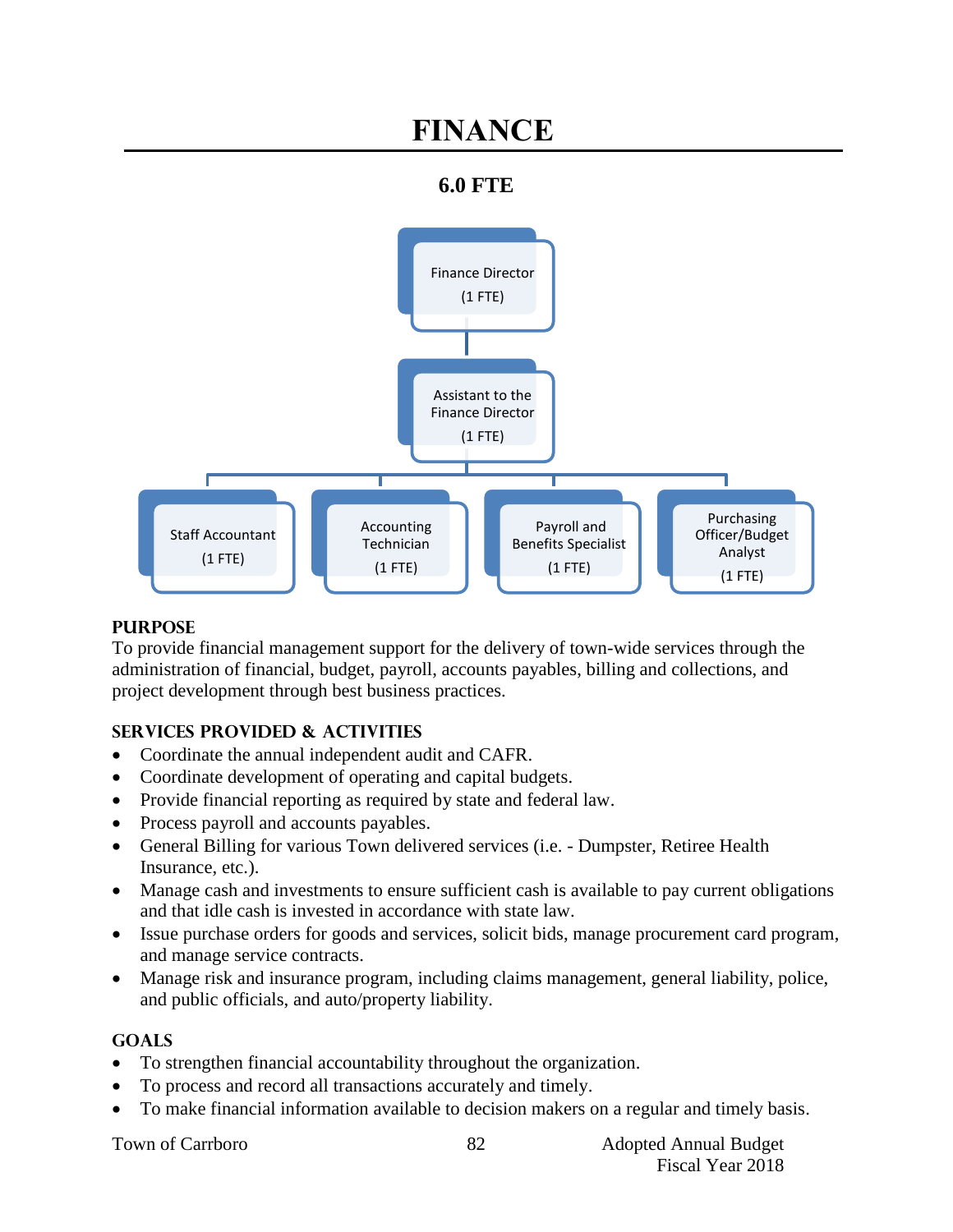To evaluate and implement strategies to utilize technology for increased operating efficiency, effectiveness, and cost savings.

## **PREVIOUS YEAR ACCOMPLISHMENTS**

- Completed successful audit for year ending June 30, 2016 with no audit findings.
- Received Distinguished Budget Presentation Award from the Government Finance Officers Association.
- Received Certificate of Achievement for Excellence in Financial Reporting from the Government Finance Officers Association.
- Upgraded to MUNIS Version 11.1.
- WORKS program for P-Card accounting implemented.
- Initiated use of the Contract Module in MUNIS.
- Coordinated successful public auction for sale of surplus property.
- Implemented Amazon Business account.

# **UPCOMING FISCAL YEAR ACTIVITIES**

- Continue to increase knowledge among departments on the use of MUNIS financial system.
- Identify and develop on-line time and attendance system for payroll processing.
- Secure favorable financing for vehicles and equipment replacement.
- Continue to identify strategies for streamlining administrative processes.
- Review and update policies and procedures.
- Coordinate annual audit and prepare CAFR.
- File all required financial reports with state and/or federal agencies.
- Increase use of EFTs with vendors.
- Initiate fuel card program.

#### **BOARD PRIORITIES**

The Finance Department supports all departments in their effort to meet board priorities  $\&$ objectives.

#### **OBJECTIVES**

- 1. Process and record all transactions accurately and in a timely manner.
- 2. Utilize technology to ensure best business practices are effective and efficient.
- 3. Insure Town's internal control system safeguards the Town's assets.
- 4. Ensure all grant and project ordinances are approved by the Board of Aldermen.
- 5. Ensure all transactions are completed and posted by the  $5<sup>th</sup>$  working day of each month.
- 6. Monitor the Town's revenues and expenditures for compliance with the annual budget ordinance.
- 7. Complete development of annual operating and multi-year budgets by June 30.
- 8. Complete annual independent audit and prepare Comprehensive Annual Financial Report.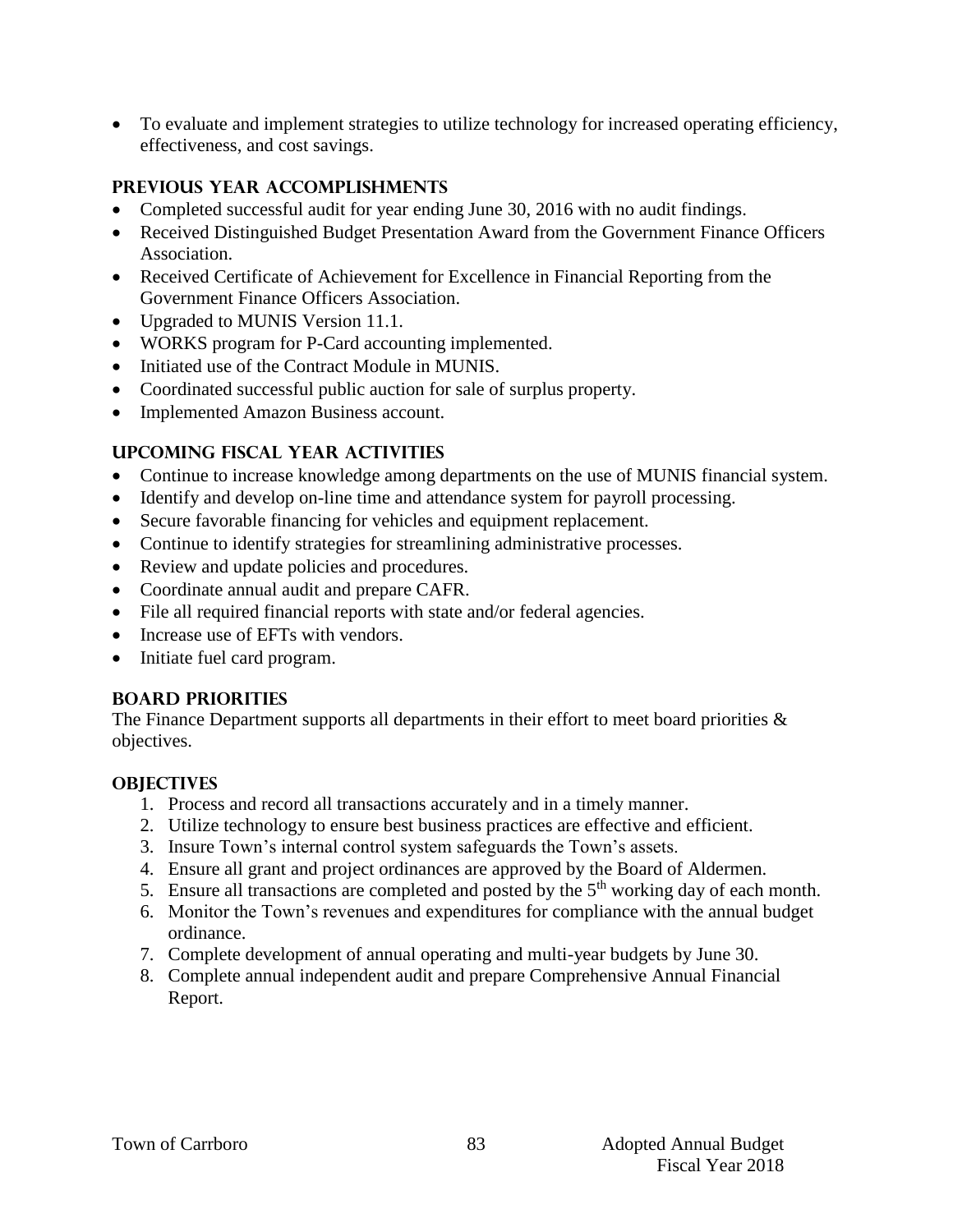## **PERFORMANCE MEASURES**

|                                                                                                             | FY2014-15      | FY2015-16        | FY2016-17        | <b>FY2017-18</b> |
|-------------------------------------------------------------------------------------------------------------|----------------|------------------|------------------|------------------|
|                                                                                                             | <b>ACTUAL</b>  | <b>ACTUAL</b>    | <b>ESTIMATED</b> | <b>PROJECTED</b> |
| Process Bi-Weekly<br>Payroll for Town<br>Employees                                                          | 26             | 26               | 26               | 26               |
| Number of Invoices<br>Processed Annually                                                                    | 6933           | 5684             | 5800             | 5800             |
| Number of Purchase<br><b>Orders Issued Annually</b>                                                         | 525            | 425              | 415              | 420              |
| <b>Number of Contracts</b><br><b>Issued Annually</b>                                                        | <b>NA</b>      | <b>NA</b>        | 60               | 70               |
| <b>Close Each Accounting</b><br>Period by the $5th$ of each<br>Month                                        | 12             | 12               | 12               | 12               |
| <b>Produce and Distribute</b><br><b>Monthly Financial</b><br>Statement by the $10th$ of<br>each Month       | 100%           | 100%             | 100%             | 100%             |
| Receive less than 2 audit<br>findings & response<br>comments by<br><b>Independent Auditors</b><br>Each Year | $\overline{0}$ | $\boldsymbol{0}$ | $\boldsymbol{0}$ | $\overline{0}$   |
| Expenditures at year-end<br>are within $+/-5\%$ of the<br><b>Original Budget</b>                            | $(5.0\%)$      | (5.14)           | (6.3)            | (5.0)            |
| <b>Actual Revenues at</b><br>year-end are within $+/-$<br>5% of Original Budget                             | 5.0%           | 5.14             | 6.3              | 5.0              |

# **Budget summary**

|                  | 2015-16<br><b>ACTUAL</b> | 2016-17<br><b>ADOPTED</b><br><b>BUDGET</b> | 2017-18<br><b>ADOPTED</b><br><b>BUDGET</b> | <b>PCT</b><br><b>CHANGE</b> |
|------------------|--------------------------|--------------------------------------------|--------------------------------------------|-----------------------------|
| <b>PERSONNEL</b> | 541,266                  | 500,124                                    | 514.243                                    | 3%                          |
| <b>OPERATING</b> | 484.905                  | 562,672                                    | 562,672                                    | 0%                          |
| <b>TOTAL</b>     | \$1,026,171              | \$1,062,796                                | \$1,076,915                                | $1\%$                       |

#### **changes in budget from prior year adopted budgeT**

The change in Personnel is due to insurance cost increase.

|  |  | <b>Town of Carrboro</b> |
|--|--|-------------------------|
|--|--|-------------------------|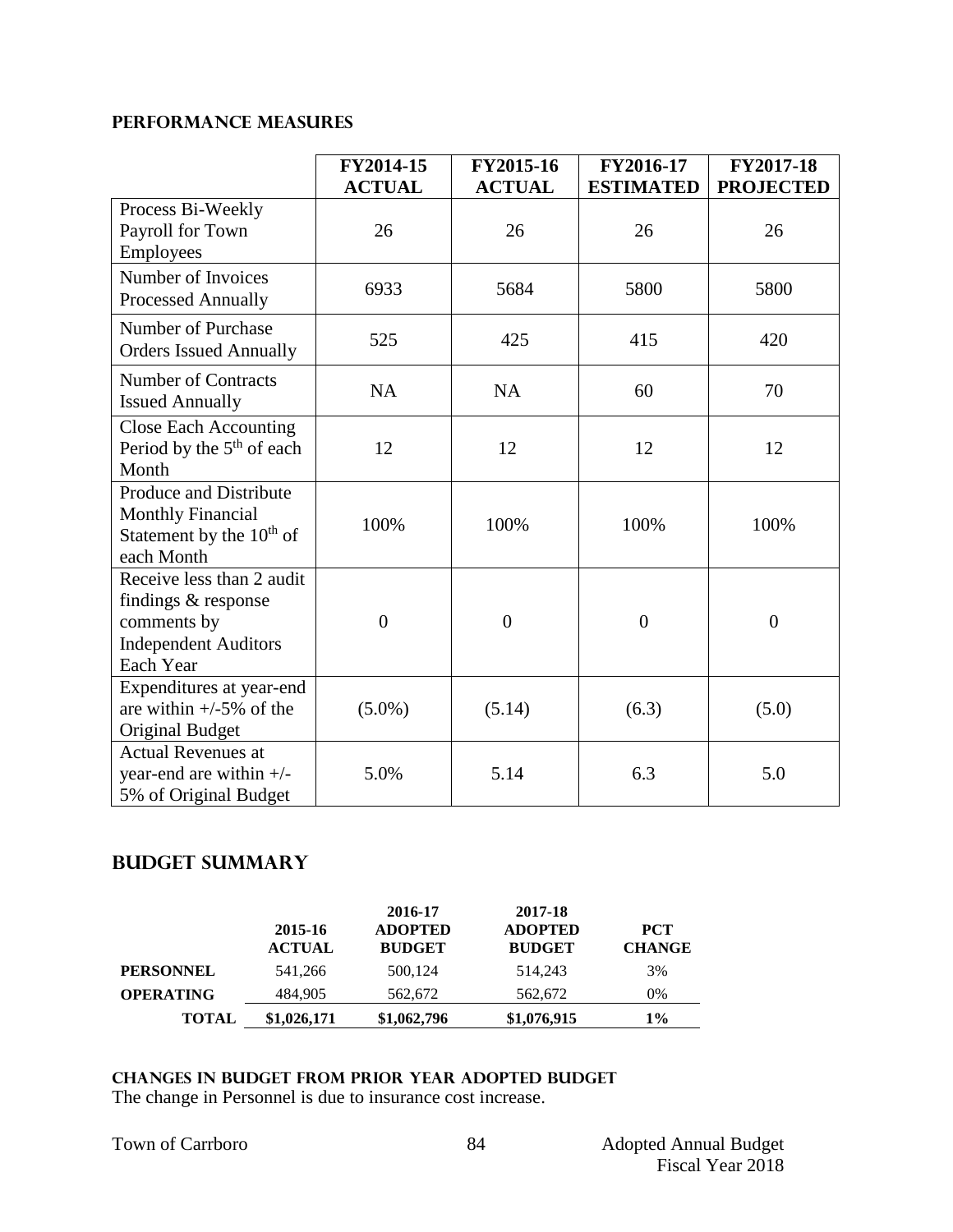# **HUMAN RESOURCES**



## **PURPOSE**

Partner with the management team to recruit, hire, develop, and retain a highly qualified diverse staff dedicated to delivering exemplary customer service and to creating an atmosphere of positive employee relations that focuses on the health and well-being of all employees.

#### **GOALS**

- Work with Manager and Management Team to maintain a fair, respectful, and effective work environment through Organizational Development work and initiatives, training, and communication.
- Research, review, and recommend competitive and cost-effective benefits.
- Continue providing Diversity Training to Management Team and all Town employees.
- Research and review pay and position classification policies and programs that support the Board's goals for competitive, living wages that also provide employees with an affordable housing wage.
- Continue Wellness Education for employees in keeping with the Board's goal of enhancing quality of life for everyone.
- Provide a fair and equitable process for attracting applicants and retaining employees who have the education and experience commensurate with position requirements.
- Participate in the Club Nova Education Program for people in our community who strive to overcome the challenges of mental illness.

# **SERVICES PROVIDED & ACTIVITIES**

- Provides Organizational Development assistance to Town Manager and Management Team
- Provides comprehensive Safety Program through Town-wide Safety Committee, training sessions, audits, accident investigations, etc.
- Responsible for Worker's Compensation administration and OSHA compliance and reporting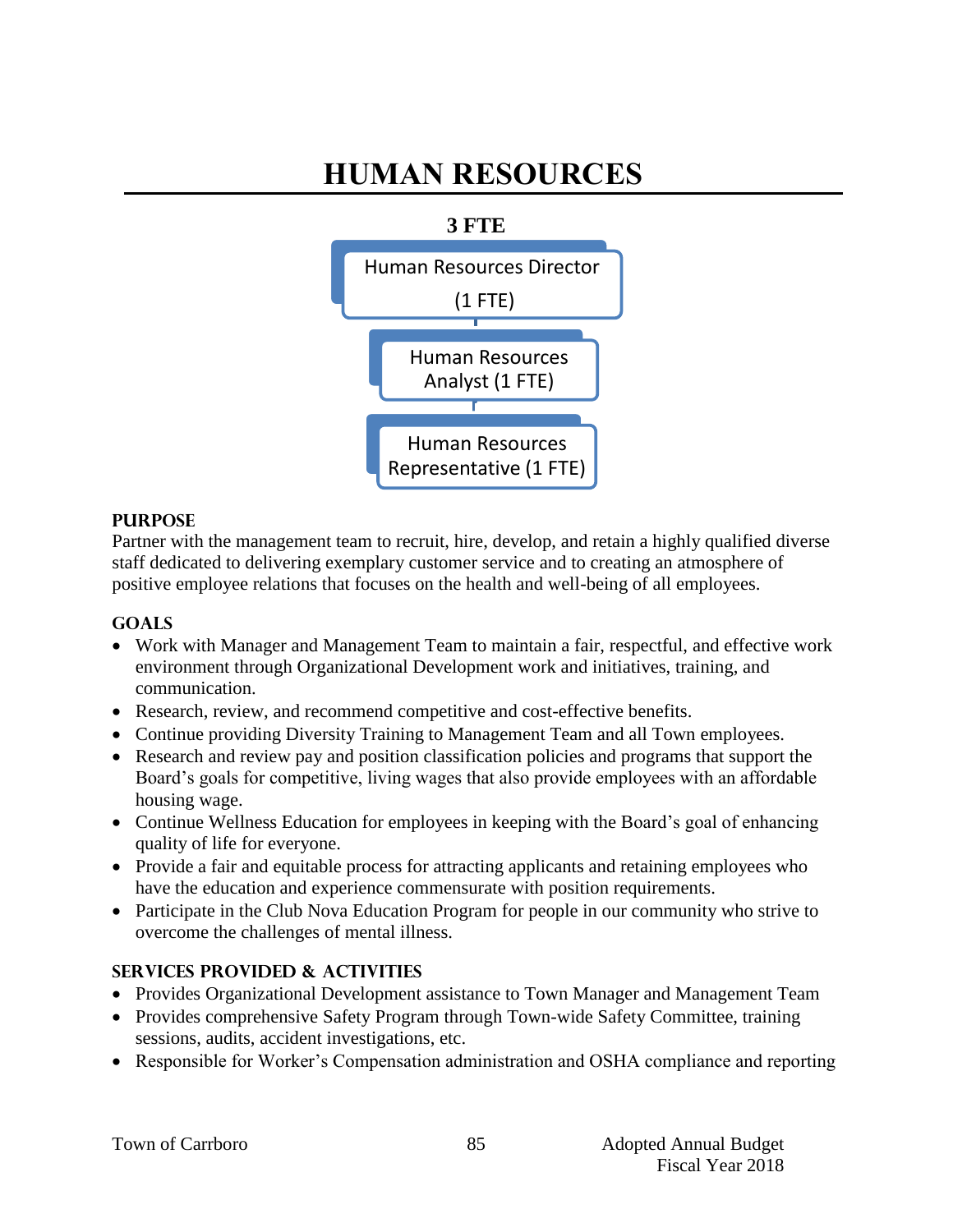- Advertises vacant positions, receives and screens employment applications, assists departments with interview process, background checks, and verifies employment eligibility (E-Verify)
- Conducts new employee orientations, including benefits enrollment sessions and surveys
- Administers town provided and voluntary benefits, including counseling all employees on benefits plan(s) and options
- Coordinates administration of DOT substance abuse testing
- Coordinates administration of workers compensation benefits
- Coordinates administration of family medical leave (FMLA) benefits
- Coordinates employee assistance program (EAP) services
- Coordinates COBRA administration services
- Counsels supervisors and employees on performance issues
- Conducts and responds to salary surveys
- Provides staff development training to management and employees
- Assists departments with personnel and employee relations issues
- Administers and monitors the performance evaluation process
- Monitors third party vendor/consultant services to insure compliance with contractual performance standards, terms and conditions
- Keeps supervisors and department heads abreast of legislative changes and guidelines that affect personnel administration
- Maintains confidential personnel files in accordance with the General Statutes and completes reports according to state and federal regulations

# **PREVIOUS YEAR ACCOMPLISHMENTS**

- Health Insurance Loss Ratio lowest in 5 years
- Racial Equity Training for all Department Directors
- Instituted New Life Insurance Program for employees at significantly lower rates and higher benefits, improved customer service
- Individual Health Assessments and Physical Strength testing for employees with full Blood Work Panel - with comparison tracking of results year by year
- Employee Spring Picnic and Wellness (Physical Activities) Event
- New February 'Employee Appreciation & Wellness' Outdoor Luncheon
- Provided EEOC Training Workshops for all Employees
- Hosted a Retirement, 401k, and Medicare Education Workshop and invited all employees from Carrboro, Chapel Hill, Hillsborough, OWASA, and Orange County
- Flu Shot Clinic for Employees (>60 participants)
- Implemented On-Line Benefit portal for 24 hour access to all benefits information
- Conducted new employee orientation sessions and benefits enrollment seminars
- Employee Holiday Party that also included Wellness Component (physical activity)
- Recognized and Rewarded Employee Service Milestones
- Conducted Coaching and Counseling Sessions for Department Directors
- Attend monthly Area HR Meetings; host once a year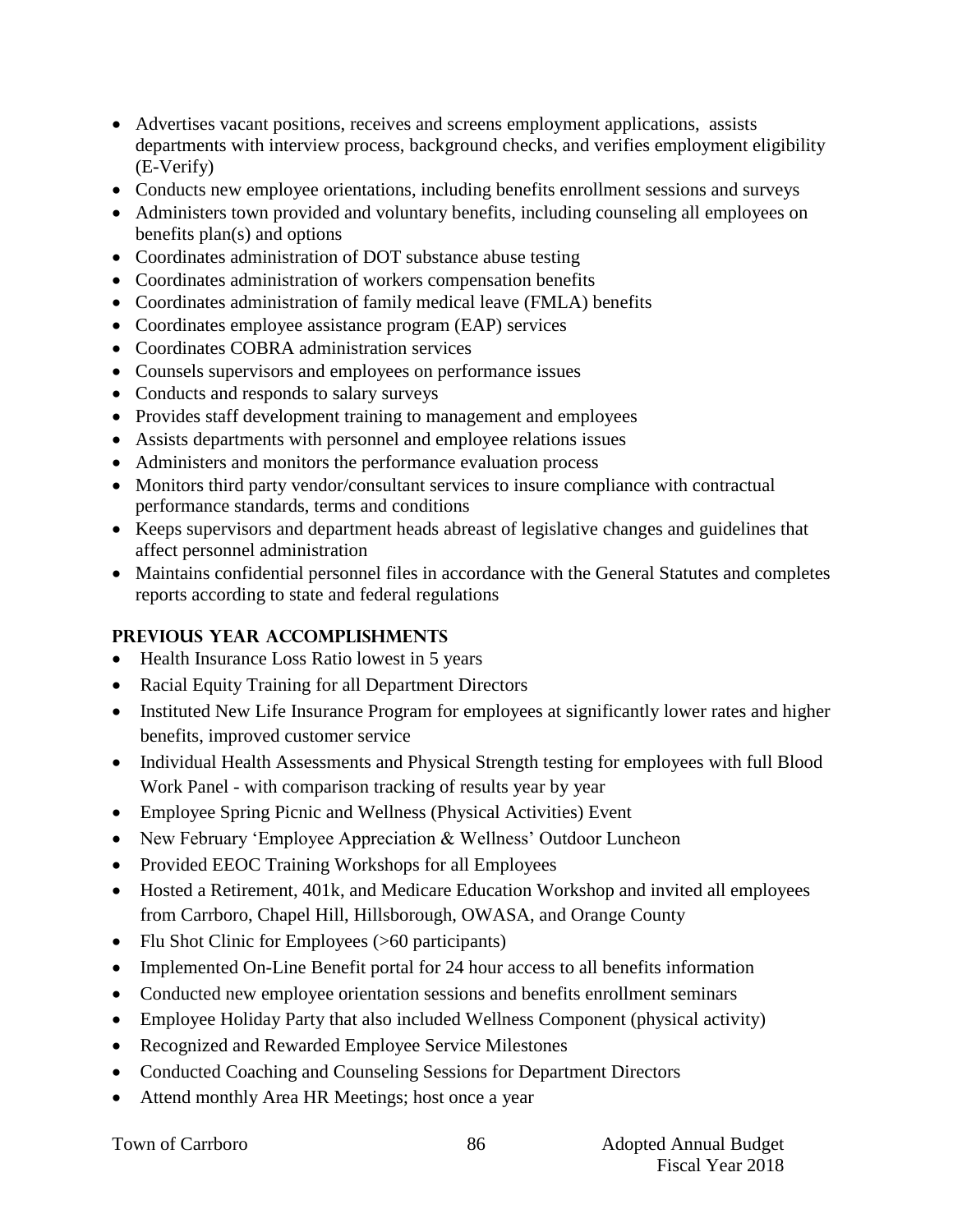## **UPCOMING FISCAL YEAR OBJECTIVES**

- Create 'Safety Culture' every employee responsible for safety, every day
- Continue providing education for all employees in Diversity/Racial Sensitivity/Multiculturalism
- Partner with the Town's benefits broker and insurance providers to seek ways to reduce town-provided and voluntary benefits costs while maintaining a comprehensive and competitive benefits package
- Continue with the 5-year Wellness Education Program
- Provide Training and Development for Department Directors and Supervisors that will enhance their leadership, operations management, and employee development skills.
- Provide Computer Skills, Character Building, and Leadership Training for Employees so job performance and job satisfaction will improve

## **BOARD PRIORITIES**

Enhance quality of life/place issues for everyone.

#### **OBJECTIVES**

1. Provide wellness education opportunities.

## **PERFORMANCE MEASURES**

|                               | FY2014-15<br><b>ACTUAL</b> | FY2015-16<br><b>ACTUAL</b> | FY2016-17<br><b>ESTIMATED</b> | FY2017-2018<br><b>PROJECTED</b> |
|-------------------------------|----------------------------|----------------------------|-------------------------------|---------------------------------|
| <b>Positions Filled</b>       |                            | 32                         |                               |                                 |
|                               | 8 F/T                      | FT&PT                      | TBD                           | TBD                             |
| <b>Employee Appreciation</b>  |                            |                            |                               |                                 |
| <b>Events and Rewards</b>     | 4                          | $\overline{4}$             | 4                             | 6                               |
| Trainings, Orientations       |                            |                            |                               |                                 |
| <b>Information Sessions,</b>  |                            |                            |                               |                                 |
| <b>Individual Coaching</b>    |                            |                            |                               |                                 |
| <b>Sessions</b>               | 28                         | 34                         | 35                            | 50                              |
| <b>Wellness Events</b>        | 3                          | 12                         | 5                             | 5                               |
| Individual Wellness Sessions, |                            |                            |                               |                                 |
| Referrals, Interventions      | 24                         | 12                         | 24                            | 24                              |
| Safety Trainings, Events, and |                            |                            |                               |                                 |
| <b>Internal Safety Audits</b> | 5                          | 16                         | 16                            | 16                              |
| New Policies/Procedures/      |                            |                            |                               |                                 |
| Programs Revised or           |                            |                            |                               |                                 |
| Developed *                   | $\ast$                     | 4                          | 4                             | $\overline{2}$                  |
| HR Staff - Trainings *        | $\ast$                     | 4                          | 4                             | 4                               |

\* These new Performance Measures created FY 2015-16.